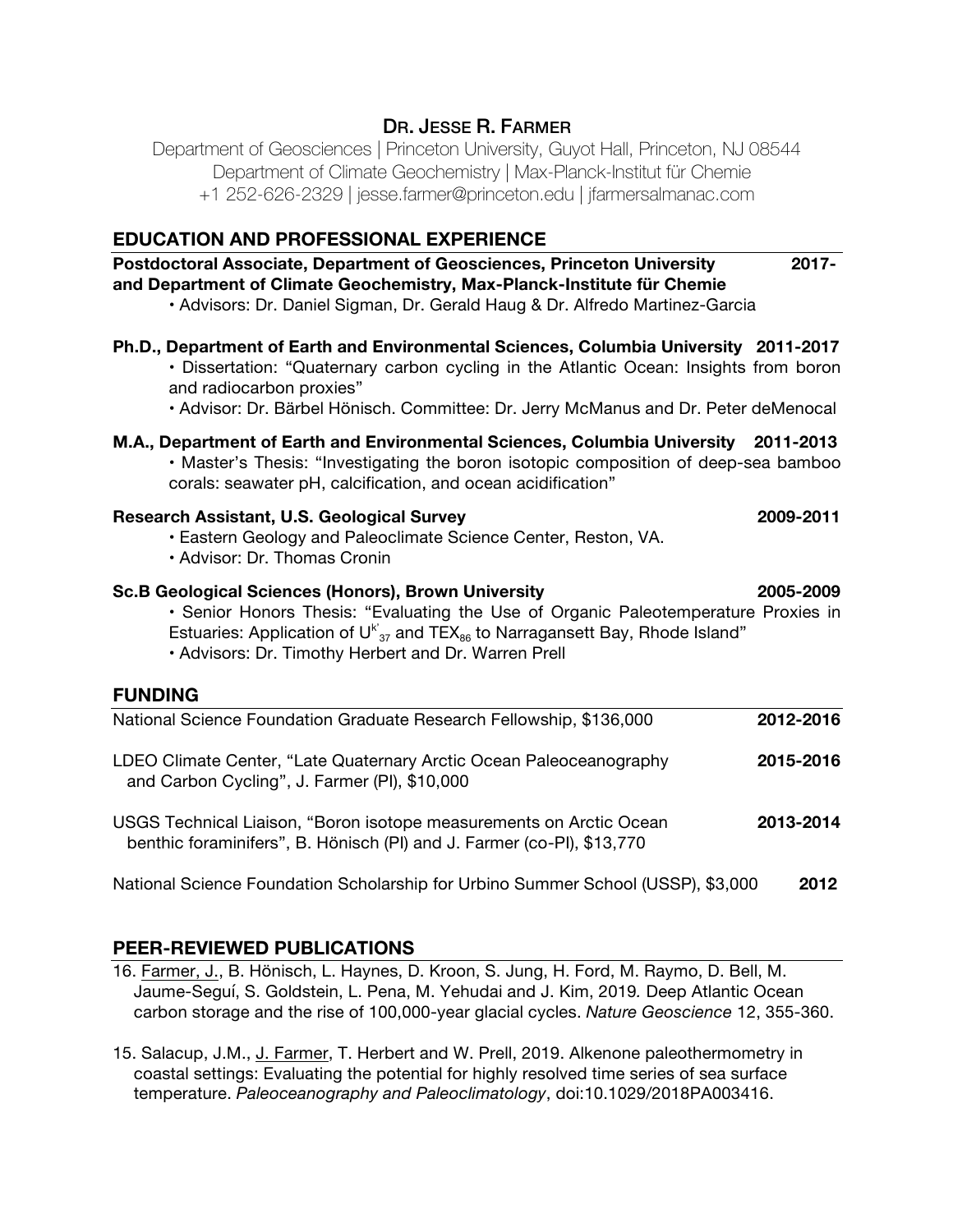- 14. Flöter, S., J. Fietzke, M. Gutjahr, J. Farmer, B. Hönisch, G. Nehrke, and A. Eisenhauer, 2019. The influence of skeletal micro-structures on potential proxy records in a bamboo coral. *Geochimica et Cosmochimica Acta* 248, 43-60.
- 13. Farmer, J., O. Branson, J. Uchikawa, D. Penman, B. Hönisch, and R. Zeebe, 2019. Boric acid and borate incorporation in inorganic calcite inferred from B/Ca, boron isotopes and surface kinetic modeling. *Geochimica et Cosmochimica Acta* 244, 229-247.
- 12. Osborne, E.B., T.M. Cronin and J. Farmer, 2017. Paleoceanographic Perspectives on Arctic Ocean Change [in Arctic Report Card 2017], http://www.arctic.noaa.gov/Report-Card.
- 11. Cronin, T.M., G.S. Dwyer, E. Caverly, J. Farmer, L.H. DeNinno, J.Rodriguez-Lazaro and L. Gemery, 2017. Enhanced Arctic Amplification Began at the Mid-Brunhes Event ~400,000 years ago. *Scientific Reports* 7, doi:10.1038/s41598-017-13821-2.
- 10. Saenger, C., R. Gabitov, J. Farmer, J. Watkins and R. Stone, 2017. Linear correlations in bamboo coral *δ*13C and *δ* 18O sampled by SIMS and micromill: Evaluating paleoceanographic potential and biomineralization mechanisms using *δ* 11B and ∆<sup>47</sup> composition. *Chemical Geology* 454, 1-14.
- 9. Dassié, E., et al. (including J. Farmer), 2017. Saving our Marine Archives. *EOS* 98.
- 8. Farmer, J., B. Hönisch and J. Uchikawa, 2016. Single laboratory comparison of MC-ICP-MS and N-TIMS boron isotope analyses in marine carbonates. *Chemical Geology* 447, 173-182.
- 7. Welte, C., L. Wacker, B. Hattendorf, M. Christi, J. Fohlmeister, S.F.M. Breitenbach, L.F. Robinson, A.H. Andrews, A. Freiwald, J. Farmer, C. Yeman, H.-A. Synal and D. Günther, 2016, Laser ablation-accelerator mass spectrometry: An approach for rapid radiocarbon analyses of carbonate archives at high spatial resolution, *Analytical Chemistry* 88(17), 8570- 8576.
- 6. Farmer, J., L. Robinson and B. Hönisch, 2015. Growth rate determinations from radiocarbon in bamboo corals (genus *Keratoisis*). *Deep-Sea Research I* 105, 26-40.
- 5. Farmer, J., B. Hönisch, L. Robinson and T. Hill, 2015. Effects of seawater-pH and biomineralization on the boron isotopic composition of deep-sea bamboo corals. *Geochimica et Cosmochimica Acta* 155, 86-106.
- 4. Cronin, T.M., J. Farmer, R. Marzen, E. Thomas and J.C. Varekamp, 2014. Late Holocene sea level variability and Atlantic Meridional Overturning Circulation. *Paleoceanography* 29, 765- 777.
- 3. Farmer, J., T.M. Cronin and G.S. Dwyer, 2012. Ostracode Mg/Ca Paleothermometry in the North Atlantic and Arctic Oceans: Evaluation of a Carbonate Ion Effect. *Paleoceanography* 27, PA2212.
- 2. Cronin, T.M., G.S. Dwyer, J. Farmer, H. Bauch, R. Spielhagen, M. Jakobsson, J. Nilsson, W.M. Briggs, Jr. and A. Stepanova, 2012. Deep Arctic Ocean warming during the last glacial cycle. *Nature Geoscience* 5, 631-634.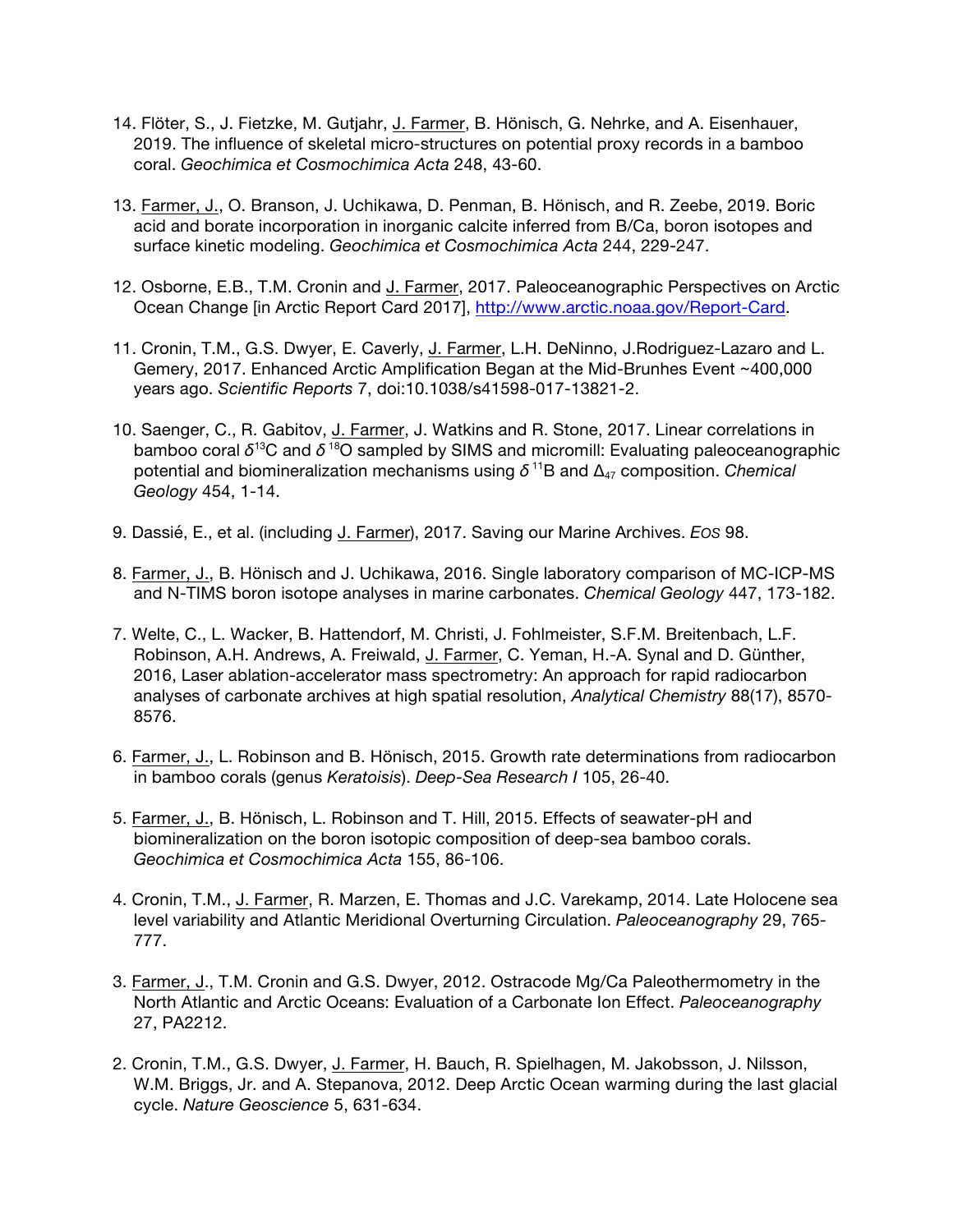1. Farmer, J., T.M. Cronin, A. de Vernal, G.S. Dwyer, L.D. Keigwin and R. Thunell, 2011. Western Arctic Ocean temperature variability during the last 8000 years. *Geophysical Research Letters*, L049714.

# **ORAL PRESENTATIONS**

"A new perspective on Holocene North Atlantic Subpolar Gyre variability from deep-sea coral nitrogen isotopes," AGU Fall Meet. 2018, PP23B-02.

"Ocean carbon cycle disruptions: Their role in past and present climate shifts," Lafayette College and Pomona College Department Seminars, Fall 2018.

"Evolution of Late Pleistocene Ocean Carbon Cycle-Climate Feedbacks," California Institute of Technology, October 2018.

"Deep Atlantic Ocean Carbon Storage and the Rise of 100,000-year Glacial Cycles," Environmental Geology and Geochemistry Seminar, Princeton University, September 2017.

"Paired B/Ca and *δ*11B measurements on inorganic calcite: Constraints on boron incorporation and implications for boron proxies" (invited), Goldschmidt 2017.

"Ocean Amplification of Plio-Pleistocene Climate Evolution," Max Planck Institut für Chemie, March 2017.

"Bring out the Boron: *δ*11B offsets and deep ocean carbon storage at the Mid-Pleistocene Transition," Yale University, November 2016.

"Boron isotopes in Bamboo corals: The deep-sea coral pH proxy challenge" National Oceanography Centre Southampton, UK and University of Bristol, UK Seminar, August 2014.

"Western Arctic Ocean temperature variability during the last 8000 years," Lamont-Doherty Geochemistry Seminar, March 2012.

## **POSTER PRESENTATIONS (first author only)**

Farmer, J., D.M. Sigman, J. Granger and F. Fripiat. 2019. Past constraints on the Arctic Ocean fixed nitrogen cycle from foraminifera-bound N isotopes. Goldschmidt 2019.

Farmer, J., A. Martínez-García, R. Schiebel, D.M. Sigman and G.H. Haug. 2018. Nitrogen isotopic evidence for Pliocene closure of the Central American Seaway. Goldschmidt 2018.

Farmer, J., B. Hönisch, L. Haynes, D. Kroon, D.B. Bell, S. Jung, M. Jaume-Seguí, M.E. Raymo, S. Goldstein and L.D. Pena. 2016. Trace element evidence for abrupt changes in deep South Atlantic Ocean nutrient and carbonate chemistry across the Mid-Pleistocene Transition. AGU Fall Meet. 2016, PP31B-2279.

Farmer, J., B. Hönisch, L. Robinson and T. Hill. 2013. What controls the boron isotopic composition of deep-sea bamboo corals? Seawater pH vs. biomineralization. Int'l Conference in Paleoceanography XI.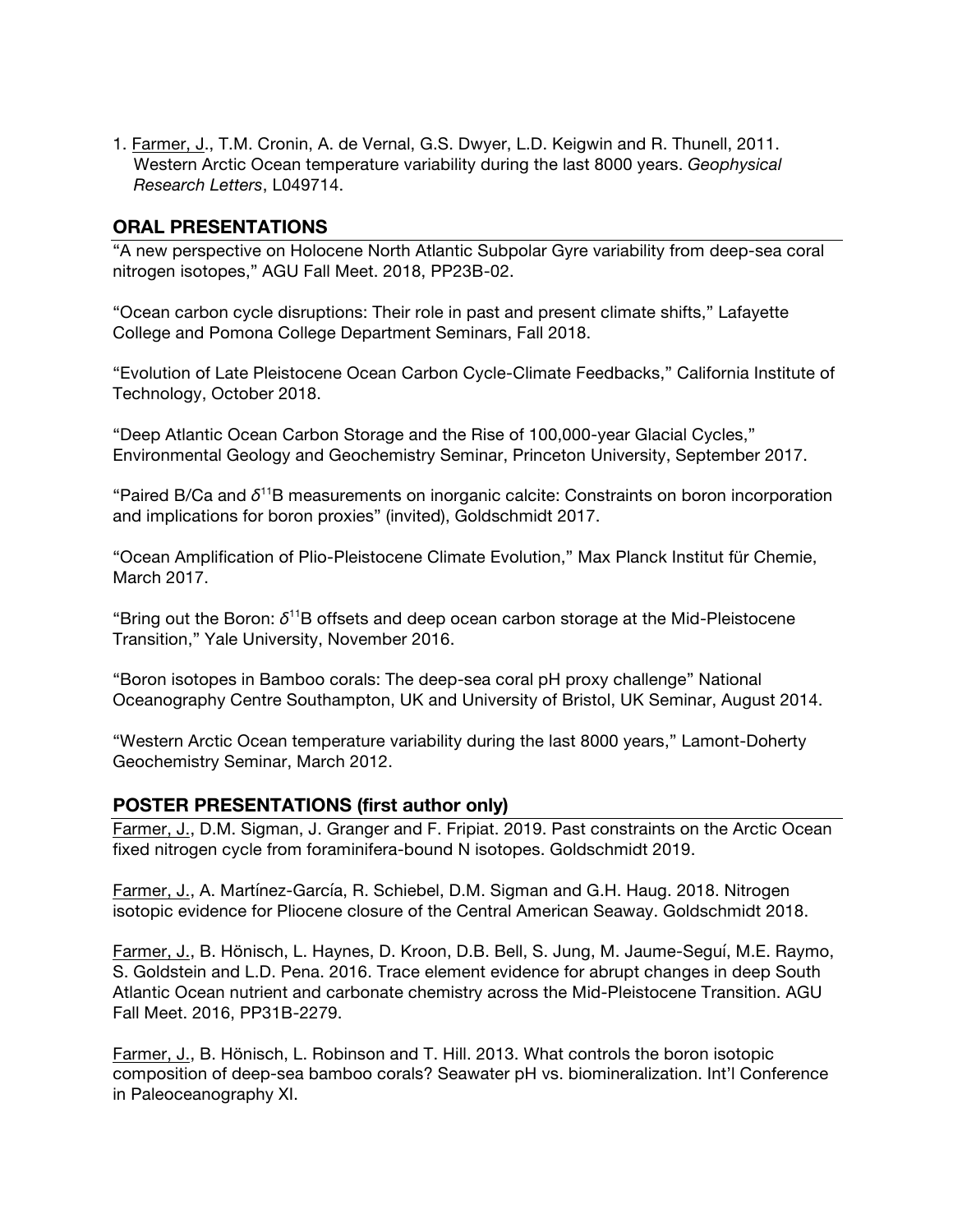Farmer, J., B. Hönisch, T. Hill, M. LaVigne and L. Robinson. 2011. Boron isotopes in deep-sea bamboo corals: pH, vital effects, and environmental factors. AGU Fall Meet. 2011, PP41A-1740.

Farmer, J., T.M. Cronin, R. Thunell, L.D. Keigwin, G.S. Dwyer and D. Willard. 2010. Holocene climate variability in the Beaufort Sea, Arctic Ocean from benthic foraminifers, stable isotopes and pollen. AGU Fall Meet. 2010, PP21B-1689.

# **TEACHING EXPERIENCE**

**Teaching Assistant for "Introduction to Chemical Oceanography" 2015** Taught lectures on carbonate chemistry and marine sediments; Trained students in use of data visualization software; Designed and graded problem sets and class project on ocean chemistry

### **Teaching Assistant for "Chemistry of Continental Waters" 2014**

Taught lectures on atmospheric structure, composition, and chemistry; Designed and graded problem sets and class project on precipitation chemistry

### **Teaching Assistant for "Oceanography" 2012 & 2013**

Taught lectures on history of oceanography, paleoceanography, and co-led Arctic Ocean Case Study; Led weekly office hours and review sessions; Designed homework and exam questions

#### **Teaching Assistant for "Stratigraphy and Sedimentation" 2008 & 2009 and "Earth: Evolution of a Habitable Planet"**

Assisted fellow undergraduate students in developing science writing skills and data analysis techniques

# **PROFESSIONAL AND VOLUNTEER ACTIVITIES**

Co-convener, 2018 Goldschmidt Conference Session 08d "Dynamics and Mechanisms of Warm Climates and Climate Transitions"

Invited Guest Lecturer, 2017 National Geographic Expeditions "Exploring Patagonia"

Lead Organizer, 2015 Department of Earth and Environmental Sciences, Columbia University Graduate Student Field Trip: Reading the Carbonate Record, Exuma, Bahamas

Lead Convener, 2013 AGU Fall Meeting Session "Reconstructing Past Carbon Cycle Perturbations: Novel Developments and Applications"

Ad-hoc reviewer for: *Biogeosciences, Chemical Geology, Geophysical Research Letters*, *Nature Geoscience, Nature Scientific Reports, Quaternary Science Reviews, The Holocene*, and National Science Foundation MGG and P2C2 Programs

Science blogger for *State of the Planet*, *Coastal Review Online*, and *J Farmer's Almanac*

## **FIELD EXPERIENCE**

Piston coring of mangrove swamps, sinkholes, and back-beach lagoons **2015**